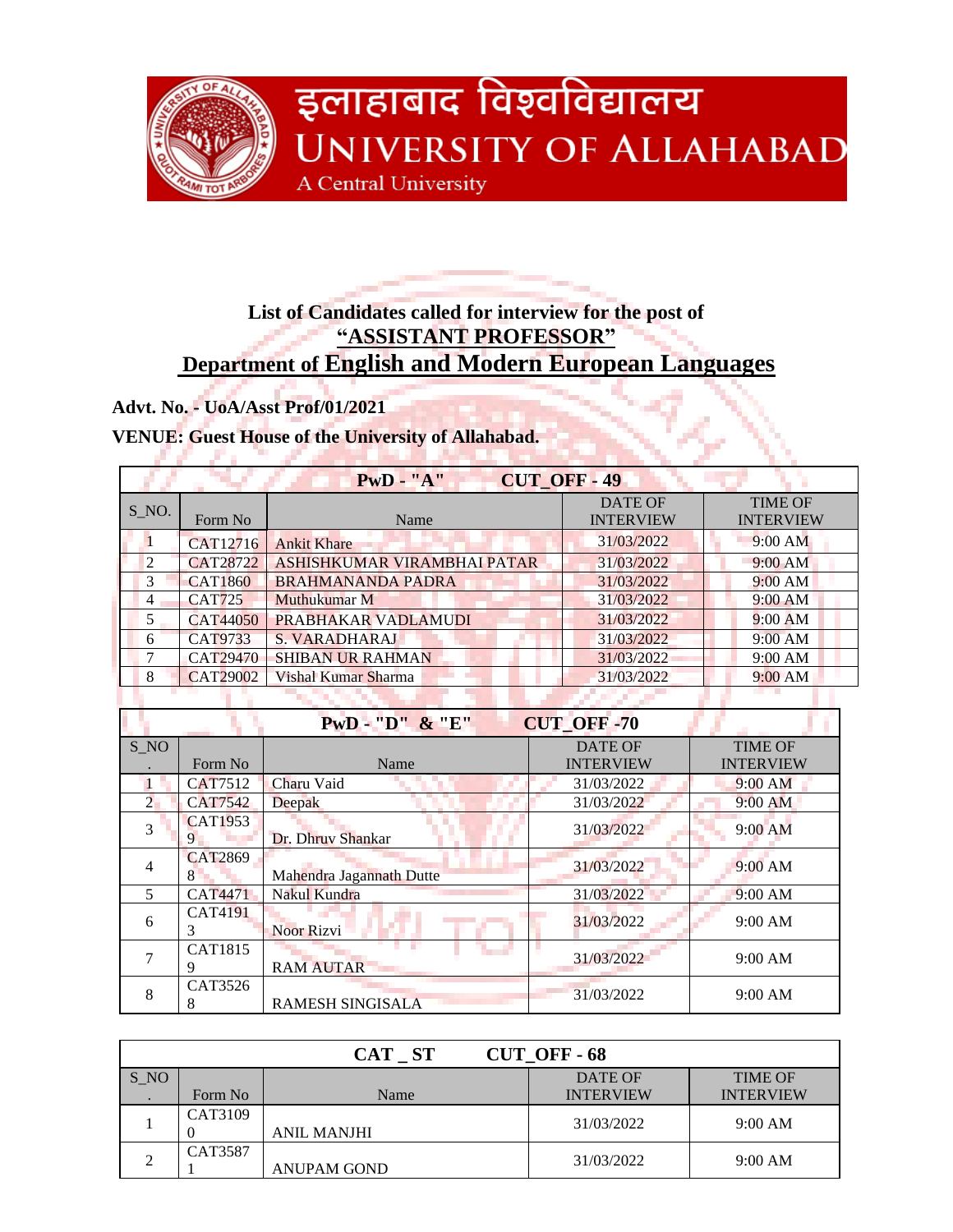| 3 | CAT1865        | <b>ANZAR AHMED AHMED</b> | 31/03/2022 | 9:00 AM |
|---|----------------|--------------------------|------------|---------|
|   | CAT4325        | Dr BANAVATH SREENIVAS    | 31/03/2022 | 9:00 AM |
|   | CAT4026        | Mohan D                  | 31/03/2022 | 9:00 AM |
| 6 | <b>CAT1248</b> | PAYAM BHADRAIAH          | 31/03/2022 | 9:00 AM |
|   | CAT3872        | PRAMOD KUMAR GOND        | 31/03/2022 | 9:00 AM |
| 8 | <b>CAT750</b>  | Raghavendra              | 31/03/2022 | 9:00 AM |

*Note: Due to some reason if any of the listed Candidates could not receive the Interview Letter they can report directly in the Guest House of the University at 9:00 AM on* **31/03/2022.**